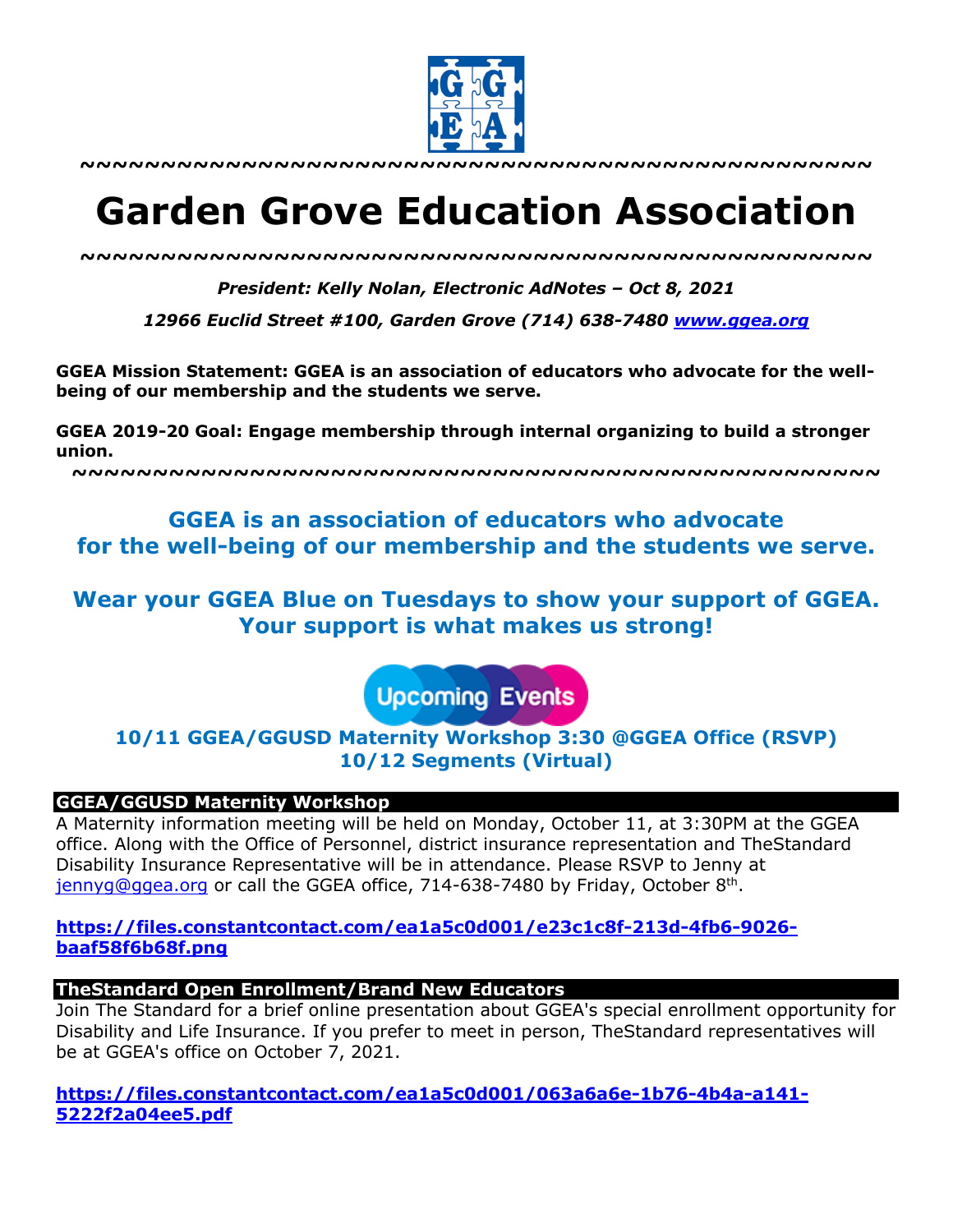Learn more and apply online: **https://stdrd.co/gardengrovenewsletter**

## **The Standard: Helpful Links**

- **Learn more and apply**: **https://www.standard.com/cta/gardengrove**
- Schedule a virtual appointment: **http://www.stdrd.co/team4**
- Member Enrollment Brochure includes rates & benefits: **https://stdrd.co/booklet**
- Premium Flyer: **https://www.standard.com/sites/default/files/CTAPremiumAmountsFlyer.pdf**
- Cost Calculator: **https://www.standard.com/calcs/cta\_premium\_estimator**
- **VERIFY COVERAGE with the STANDARD**

**The Standard's dedicated CTA Customer Service Team Monday - Friday, 7 a.m. - 6 p.m. Phone: 800.522.0406**

## **CTA Conferences**

CTA offers conferences to CTA members on a variety of topics to both its new and veteran educators.

GGEA offers the opportunity to attend these conferences to its committee members first, for the purpose of strengthening their committee, while allowing them to meet others and to learn about and discuss issues, ideas and work that focus on a topic of mutual concern.

GGEA has many committees which you can view on the ggea.org website. If you're interested in joining a committee, you can call the GGEA office or email president@ggea.org for more information.

Please do not register for these conferences without GGEA approval. We form interest lists for attending and will contact you with further information.

Conference Grants

## **11/5-7 2021 Fall Special Education Conference - Home Edition! (Virtual)**

"CTA is excited to announce our second Special Education Conference – Home Edition! This conference has been created specifically for CTA members working in either general education or special education and will have sessions and workshops that were designed to meet the changing and demanding needs of our members as they work to support, educate and serve all students regardless of their circumstance or situation."

**https://www.cta.org/event/2021-fall-special-education-conference-home-edition**

## **12/9-12 2021 2021 New Educator Weekend - Home Edition! (Virtual)**

"CTA's New Educator Weekend (NEW) is a conference for new CTA members. This NEW conference will be hosted virtually and will have a special focus for educators in their first few years of teaching but offers professional development and instruction that is useful for all educators. The conference has everything that educators need to be successful, including sessions about classroom management, creating engaging classrooms, lesson plans and ideas, connecting with your union, student loan forgiveness information, member benefits, project grants and more."

**https://www.cta.org/event/new-educator-weekend-2021-december**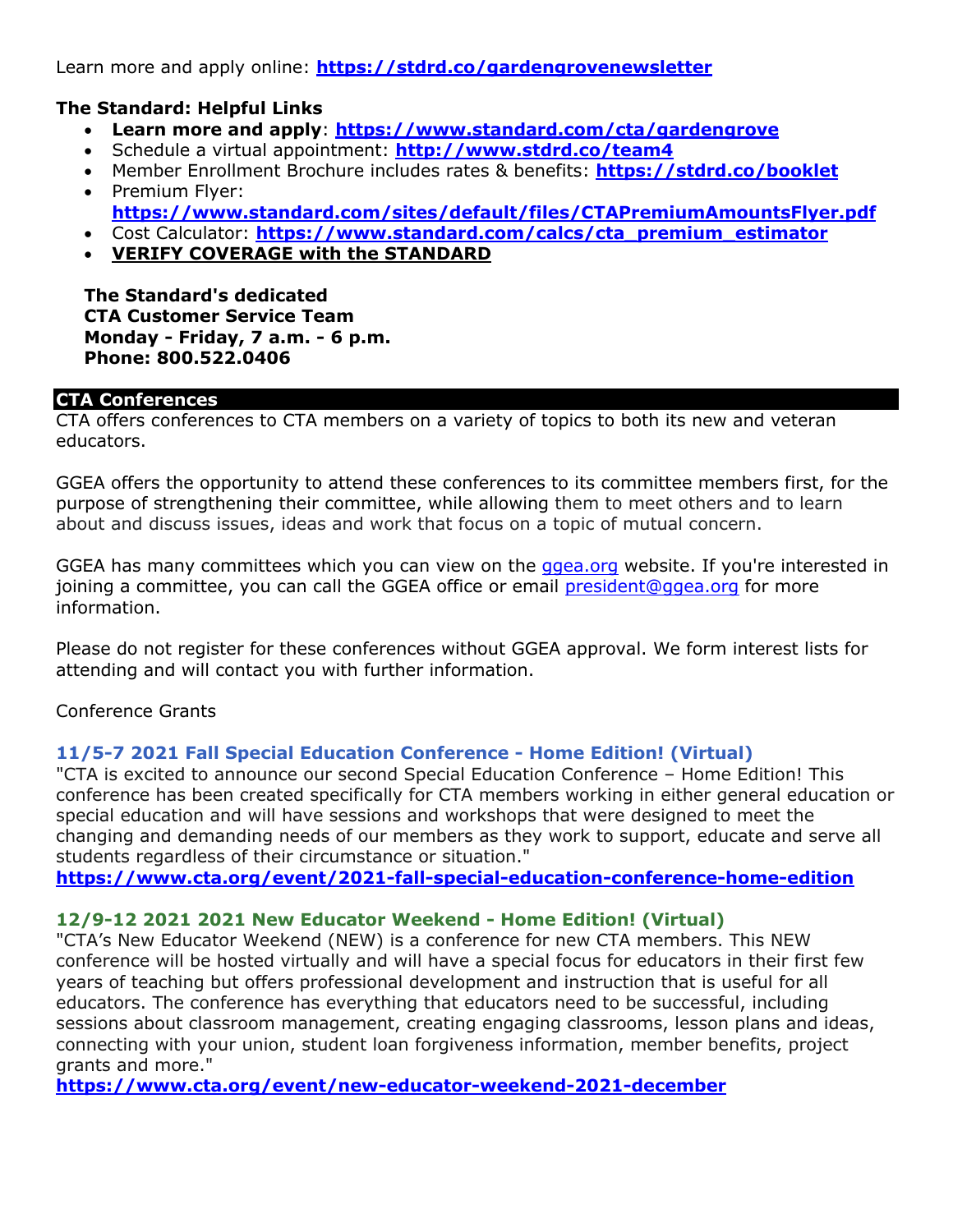## **1/21-23 2022 2022 Issues Conference**

"This conference provides an opportunity for educators from rural, urban, and ESP local areas, throughout the state, to learn, share, strategize and unite together to determine the future of public education. As members with diverse interests and multiple perspectives, don't miss this opportunity to reconnect with fellow educators, reenergize your skillset and help strategize solutions to confront the challenges we are facing together."

**https://www.cta.org/event/issues-conference-2022**

## **3/18-22 2022. 2022 Good Teaching Conference South**

"The CTA Good Teaching Conferences continue to support excellent teaching and learning practices for classroom teachers via peer-to-peer instruction. Offering a variety of diverse workshops focused on curriculum content areas for K-12 teachers, the conferences provide opportunities for professional development and offer time to network and share ideas with colleagues and experts in the field of education. Join us on Friday for two newly updated and timely pre-conferences."

**https://www.cta.org/event/2022-gtcsouth**

## **3/4-6 2022 Equity & Human Rights Conference**

"The Equity and Human Rights Conference captures the essence in CTA's Mission Statement: to ensure that the dignity and civil rights of all children and youth are protected, and to secure a more equitable and democratic society. The conference combines speakers and workshops to provide all CTA members with a greater understanding of the issues of diversity and equity." **https://www.cta.org/event/equity-human-rights-conference-2022**

## **GGEA Bulletin Board Contest – Theme: I Am The Union, We Are The Union We have been receiving submissions. They're looking great!**

Your site's GGEA bulletin board, located in your staff lounge, is a way to convey a variety of information from/about GGEA such as meeting announcements, election info, vendor information, CTA bulletins, and PD flyers. Your bulletin board reflects your union's identity.

Now is the time to get creative in how you display that information

How you design it is up to you. Work collaboratively with your members. There will be a winner at the elementary, intermediate, and high school level. A pizza party will be your reward. **Send your bulletin board photo to president@ggea.org by October 15th**. **The GGEA office staff will judge the entries. Winners will be announced at October 26 Rep Council**

Items to be included on your bulletin board:

- GGEA Mission Statement (Listed above)
- GGEA 2021-22Goals (Listed above)
- Vendors Info TheStandard, CalCasualty (in your site bag)
- Grant Opportunities
- GGEA Board of Directors Sheet (forthcoming)
- I Am the Union, We are the Union Posters (in your site bag)

## **Check Your Check**

Did you receive the correct amount of pay this month? Go to OCDE's Employee Information System to make sure that the proper deductions have been taken out of your pay as well as receiving any Super Week monies you earned. If you find discrepancies, please call the district's payroll department at X6133

**https://employee.ocde.us/eislg.aspx**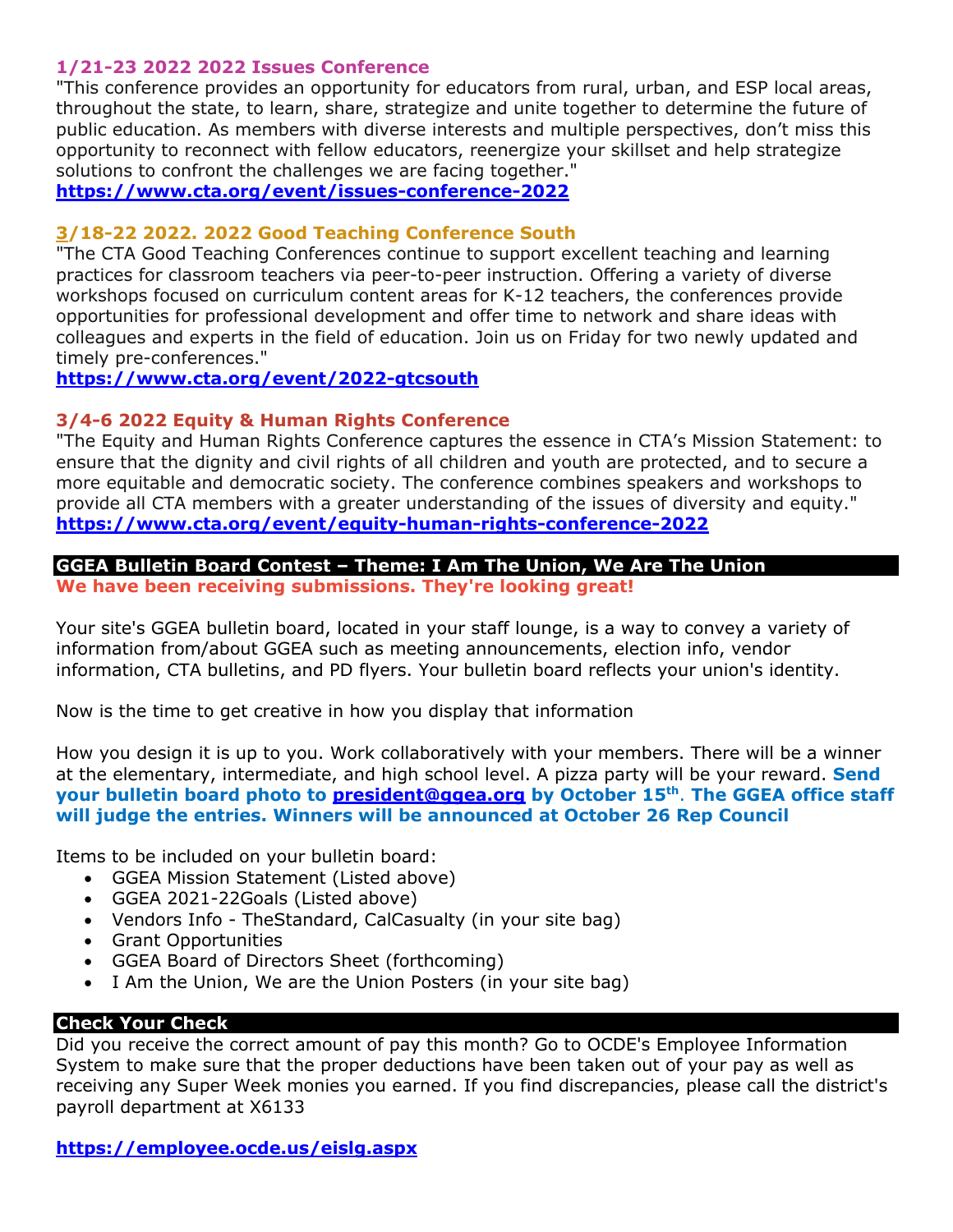## **Evaluations**

Evaluation procedures are addressed in Article 7 of our CBA, (Collective Bargaining Agreement). As per Article 7.3, "*permanent employees shall be evaluated at least every 5 years for teachers with more than 10 full years teaching in the district and at least biennially for teachers with 3 to 10 years in the district. Non-permanent employees (temporary and probationary) shall be evaluated annually. All evaluations shall be completed no later than May 1."*

If you are a permanent employee, GGEA's Grievance Committee highly recommends scheduling your observation. By doing so you will have control of your environment and the opening and closing of your lesson. If you are being evaluated this year pursuant to the contract or principal discretion, remember these dates:

- **by October 1 - Evaluation Process Form must be submitted.**
- **by December 10 - First observation must be completed**
- **by March 15 - Employee may be given a Recommended Improvements Form.**
- **by May 1 - Evaluation conference must be held.**
- **by May 15 - Employee shall be given a written summary of the conference.**

## **Catastrophic Leave**

At August's Rep Council we talked about our new Article 11.15 Catastrophic leave. Due to the discussion held, our Negotiations team has created a flow chart to better explain how it works. I've also attached a copy of the district form if you are interested in signing up. Please feel free to call Paul or me at the GGEA office if you need further information.

## Flow Chart:

**https://files.constantcontact.com/ea1a5c0d001/3b9f37c5-0f99-468d-8d3a-8a15c775709f.png**

Form:

**https://files.constantcontact.com/ea1a5c0d001/454e0698-286b-4495-bc70- 57d2479bd9cf.png**

## **California Casualty Athletics Grant**

"Give your athletes a sporting chance with a Thomas R Brown Athletics Grant. Apply to receive \$1000 for your middle/high school's team."

For more information visit **CalCasAthletics.com** for application deadlines and grant eligibility.

## **https://files.constantcontact.com/ea1a5c0d001/9f1a2dcc-d463-465f-b139 fa908e9e2e35.pdf**

## **GGEA Committees**

Do you want to be more involved in your union but not quite sure how? Perhaps you'd be interested in one of our committees. Below you will find a link listing the various committees. Do you have ideas for guest speakers, professional development, workshops that a committee can host and bring to our membership? Look over the list and if you have further questions, please feel free to contact me. You might even want to try out several different committees to see what interests you the most. Committees meet on various days of the month.

**https://files.constantcontact.com/ea1a5c0d001/24575fce-e0ce-4ebe-bad5- 52840e60be6b.png**